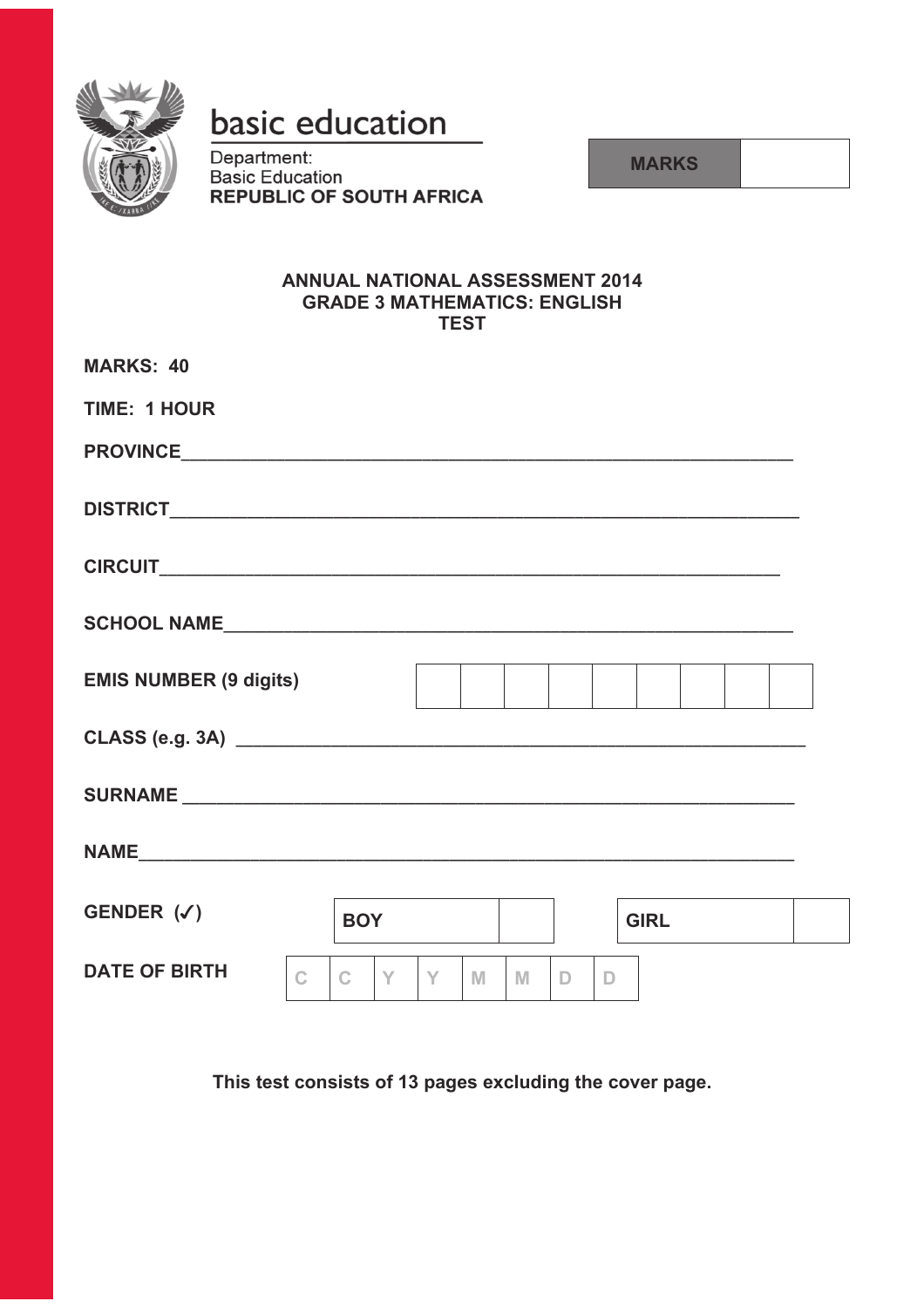### Instructions to learners:

- 1. Answer all the questions in the spaces or frames provided.
- 2. All working must be shown on the question paper.
- 3. You may not use a calculator.
- 4. The test is out of 40 marks.
- 5. The test duration is 60 minutes.
- 6. The teacher will take you through the practice exercise.

### Practice exercise

Calculate: 125 + 64

Answer: by using mental mathematics.

 $125 + 64 = 189$ 

or

Answer: by using the 'breaking down' method.

 $125 + 64$  $= 100 + 20 + 5 + 60 + 4$  $= 100 + 20 + 60 + 5 + 4$  $= 100 + 80 + 9$ = 189 or

Answer: by using the 'adding-on' method.

 $125 + 64$   $\longrightarrow$   $125 + 60 + 4$   $\longrightarrow$   $185 + 4$   $\longrightarrow$  189

You may not use the 'vertical column' method.

## The test starts on the next page.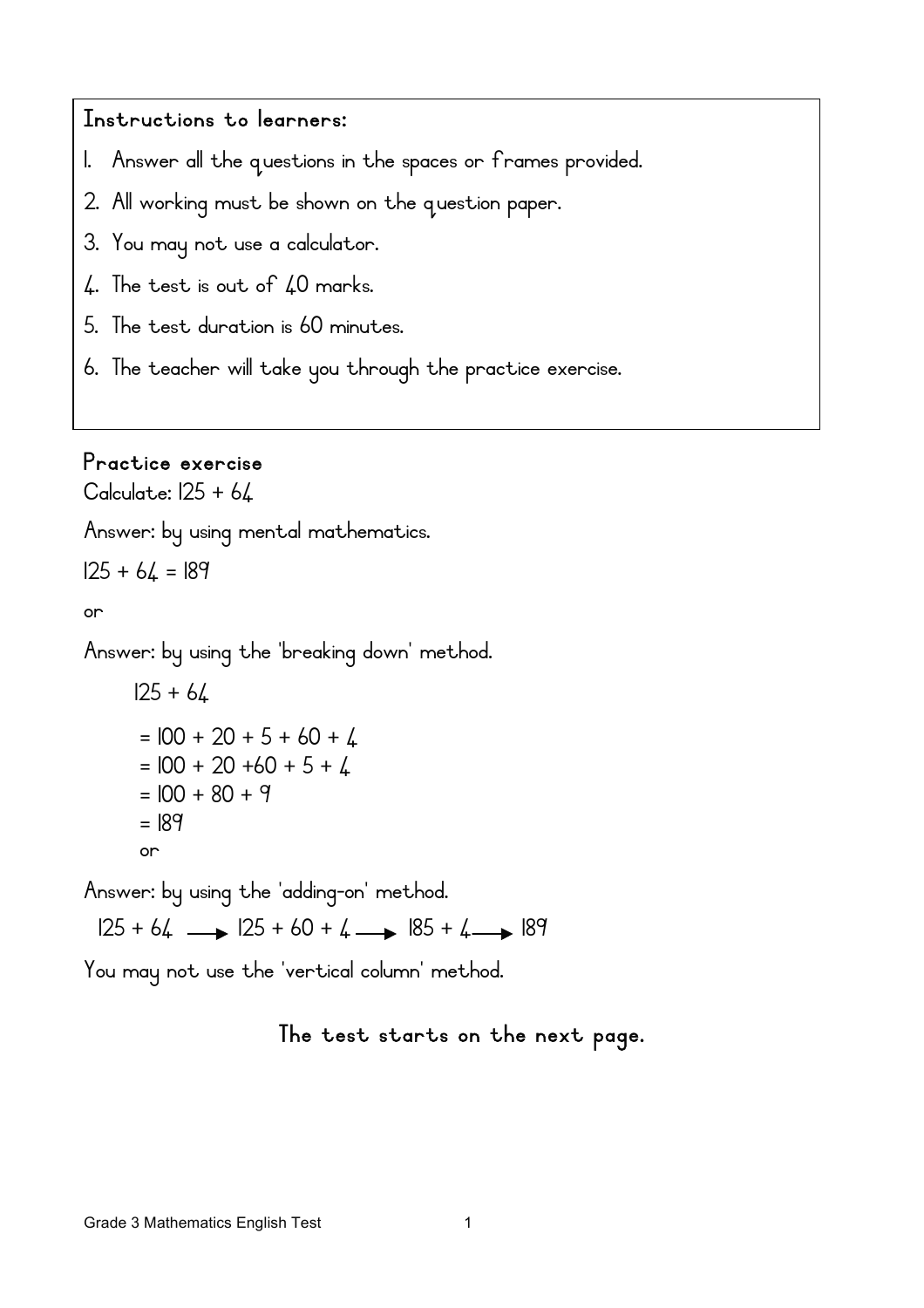1. Arrange 432, 324, 243, 342 from the smallest to the greatest.

\_\_\_\_\_\_\_\_, \_\_\_\_\_\_\_\_, \_\_\_\_\_\_\_\_, \_\_\_\_\_\_\_\_

2. Count backwards in 100s from 521 to 121.

521; \_\_\_\_\_\_\_\_; \_\_\_\_\_\_\_\_\_; \_\_\_\_\_\_\_\_; 121

Circle the letter of the correct answer from question 3-6.

- 3. 37 doubled =
	- A 78
	- B 67
	- $\mathcal{C}$ 74
	- $\mathsf{D}$ 66
- 4. 3.15 a.m. on an analogue clock shows that the time is
	- A quarter past three in the morning.
	- B quarter past three in the evening.
	- C quarter to three in the morning.
	- D quarter to three in the evening.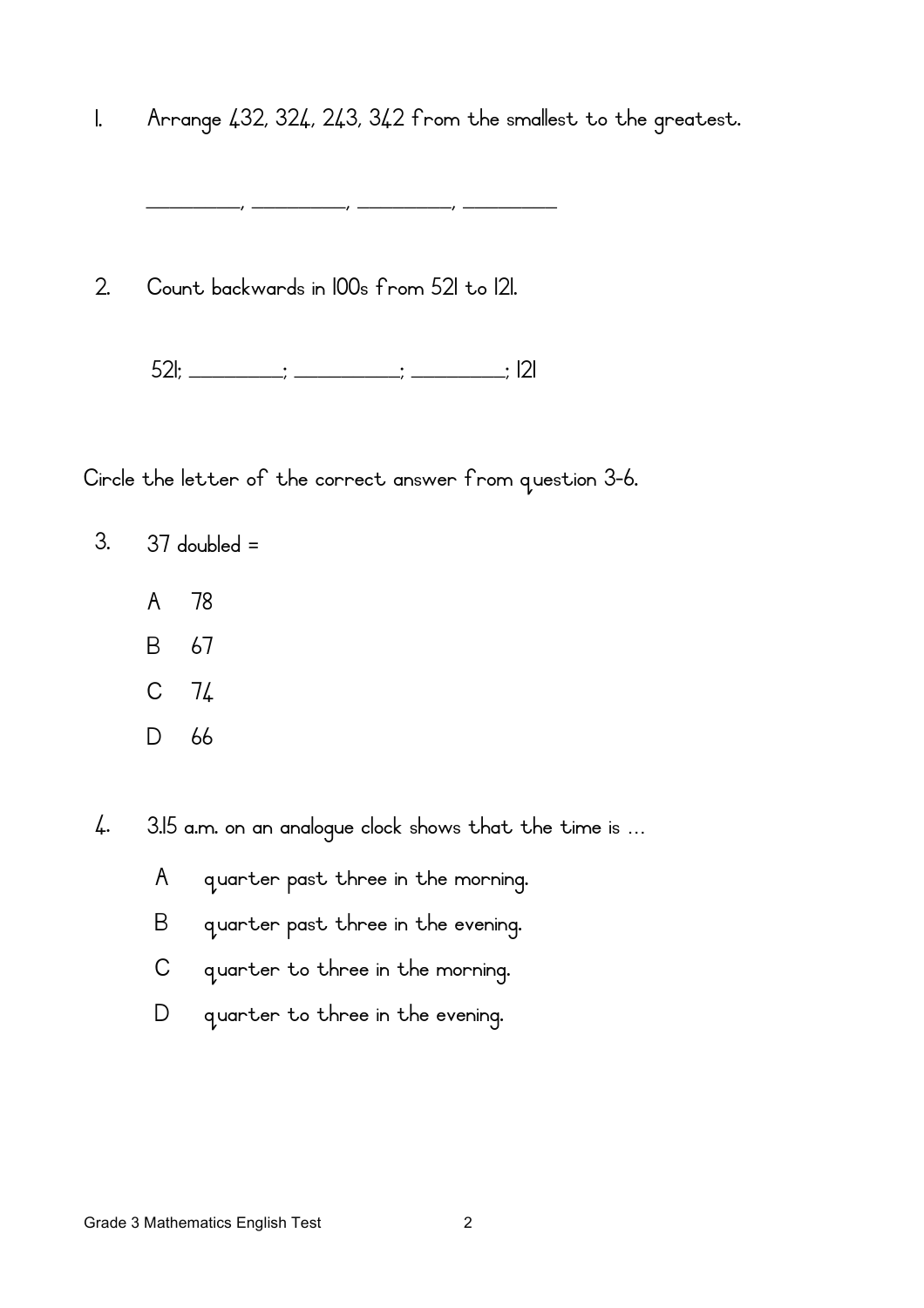- 5. Round off 132 to the nearest 10.
	- A 140
	- B 135
	- C 130
	- D 100

6. Break down the number 254 into hundreds, tens and units.

- A  $200 + 50 + 4$
- B  $200 + 5 + 4$
- C  $200 + 5 + 40$
- D  $200 + 50 + 40$

7. Complete 7.1 and 7.2.

7.1 Repeat the pattern once.



7.2 Count forwards in 20s.

 $220; 240; \underline{\hspace{1cm}}$  ;  $\underline{\hspace{1cm}}$  ;  $\underline{\hspace{1cm}}$  ;  $\underline{\hspace{1cm}}$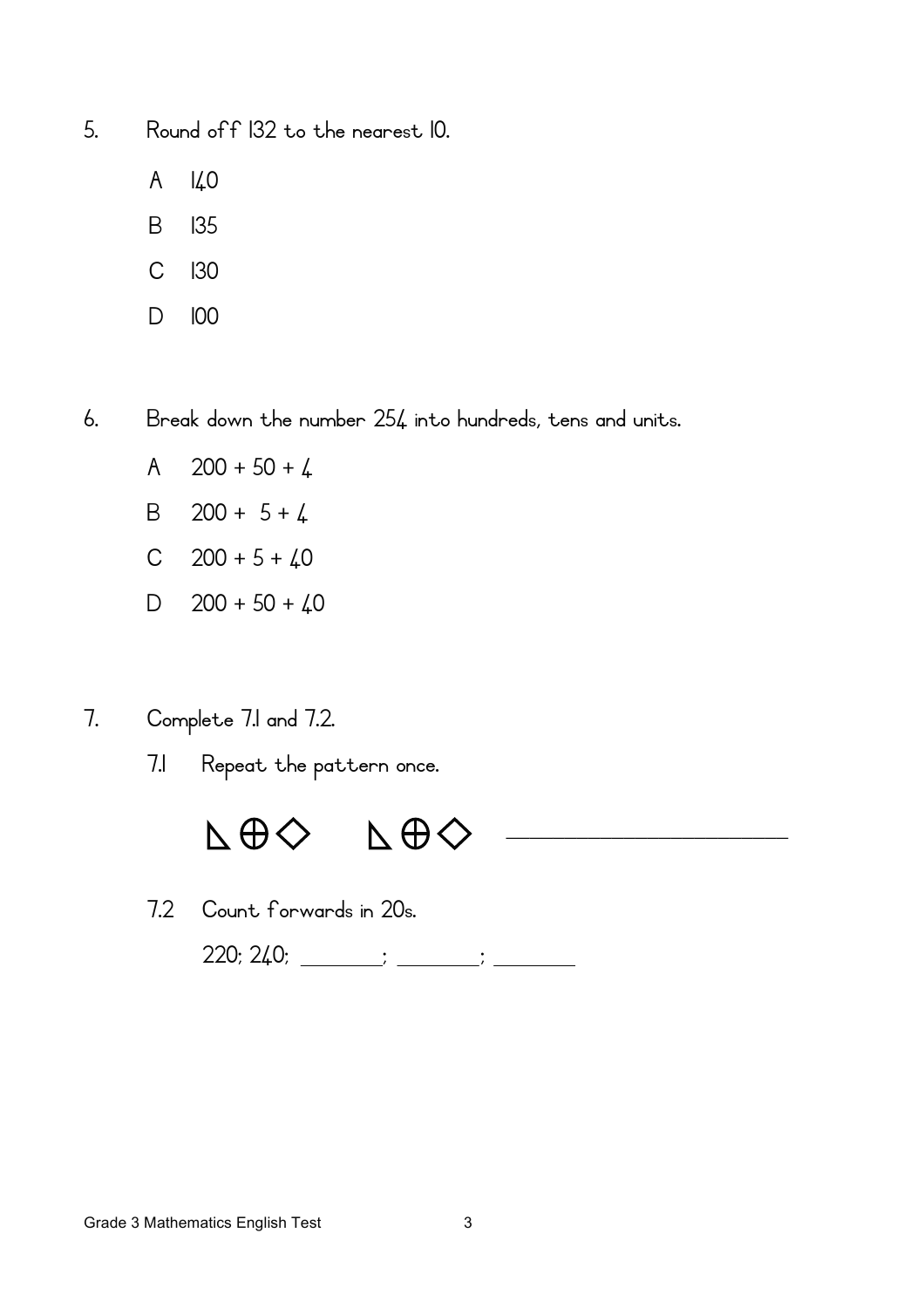8. Write down the name of the given object below.



9. Write down the name of the given shape below.



10. Draw only one line of symmetry on the following shape.

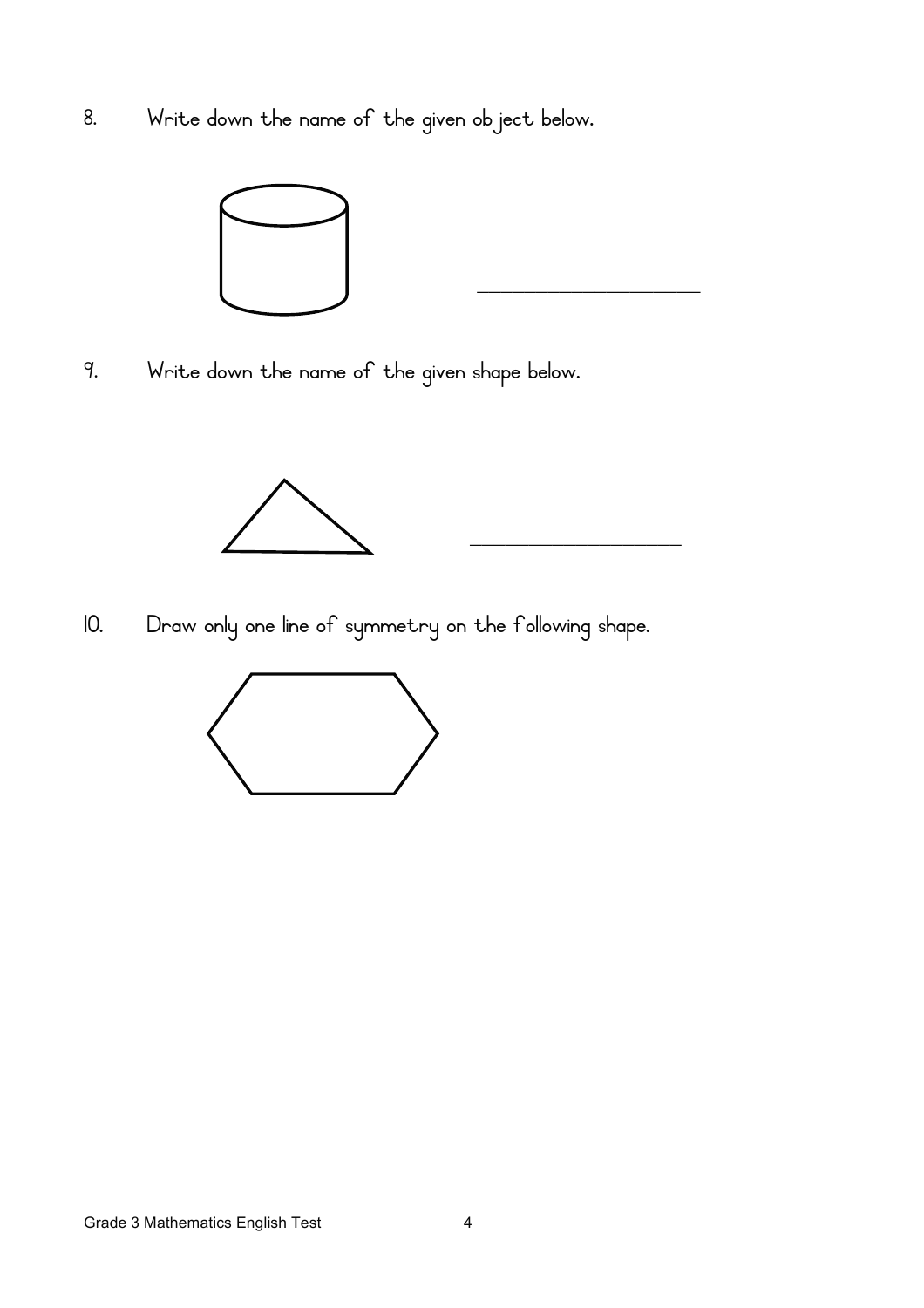11. Write down the number symbol for three hundred and thirty-six.

 $\frac{1}{2}$  , and the contract of the contract of the contract of the contract of the contract of the contract of the contract of the contract of the contract of the contract of the contract of the contract of the contract

12. Write down the number name for 165.

\_\_\_\_\_\_\_\_\_\_\_\_\_\_\_\_\_\_\_\_\_\_\_\_\_\_\_\_\_\_

13. Write down the value of the underlined digit in the number:

472 \_\_\_\_\_\_\_\_\_\_\_\_\_\_\_\_\_\_\_\_\_\_\_\_\_\_

14. The hand span of each hand is 10 cm.



Together the hand spans are \_\_\_\_\_\_\_\_\_cm.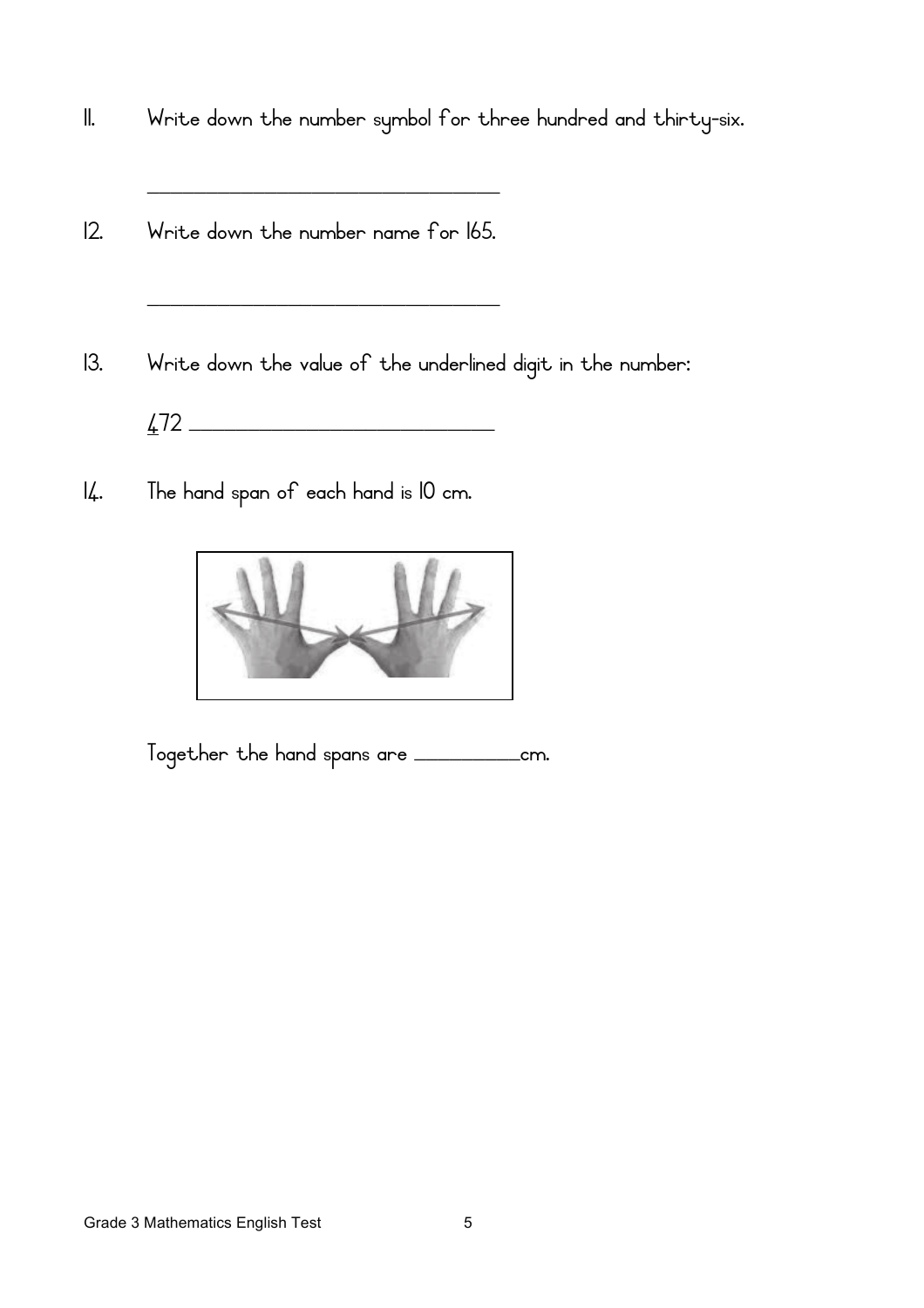Complete the following sentences in 15 and 16.



15. The mass of the above washing powder is measured in \_\_\_\_\_\_\_\_\_\_\_\_\_\_.



16. The capacity of the above bottle is measured in \_\_\_\_\_\_\_\_\_\_\_\_\_\_\_\_.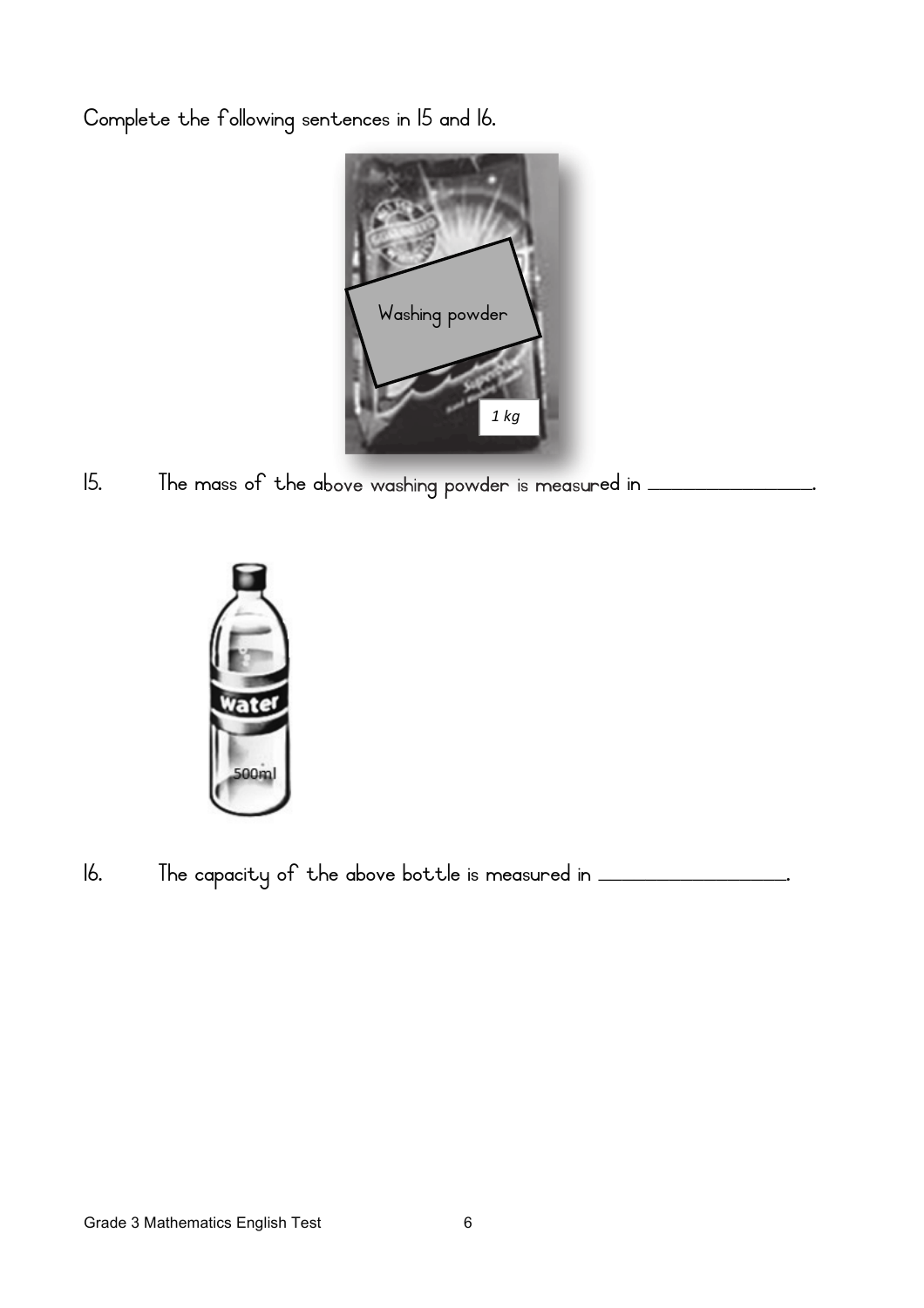- 17. Answer questions 17.1 and 17.2.
	- 17.1 Nelson eats 2 pieces of the chocolate shown below.



What fraction of the chocolate did Nelson eat? \_\_\_\_\_\_\_\_\_\_\_\_\_\_\_\_\_\_\_\_\_\_\_\_\_\_\_\_\_\_\_\_\_

17.2 Zinzi eats a quarter of the chocolate shown below.



How many pieces did Zinzi eat? \_\_\_\_\_\_\_\_\_\_\_\_\_\_\_\_\_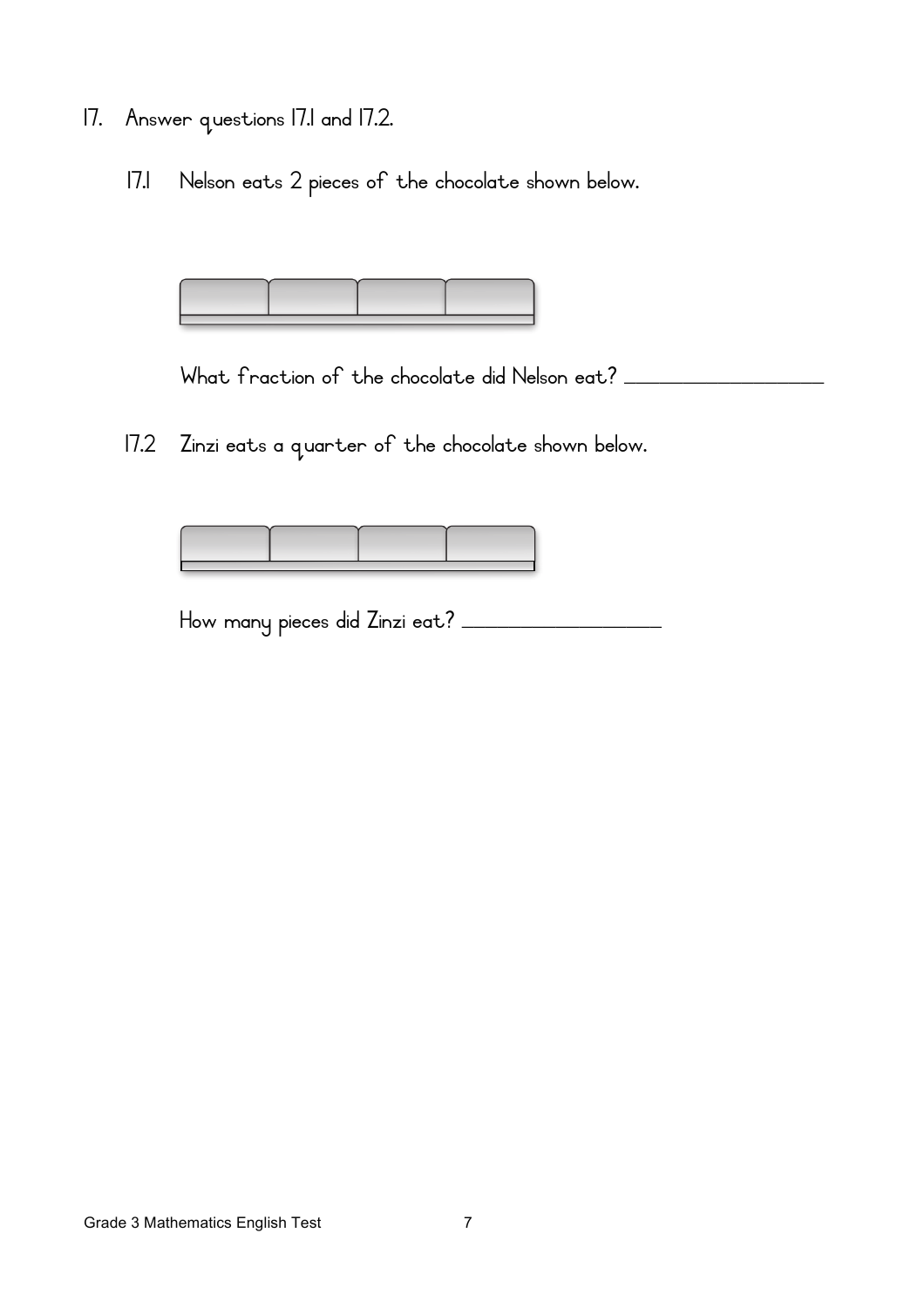- 18. Calculate the answer in questions 18.1 and 18.2.
	- 18.1 In the toy box there are 12 soccer balls, 12 rugby balls and 12 tennis balls. How many balls are there altogether?

 $18.2 \t 5 \times 10 = \t 1000$ 

19. Mum shared 42 sweets equally amongst her 3 children.

How many sweets did each child get?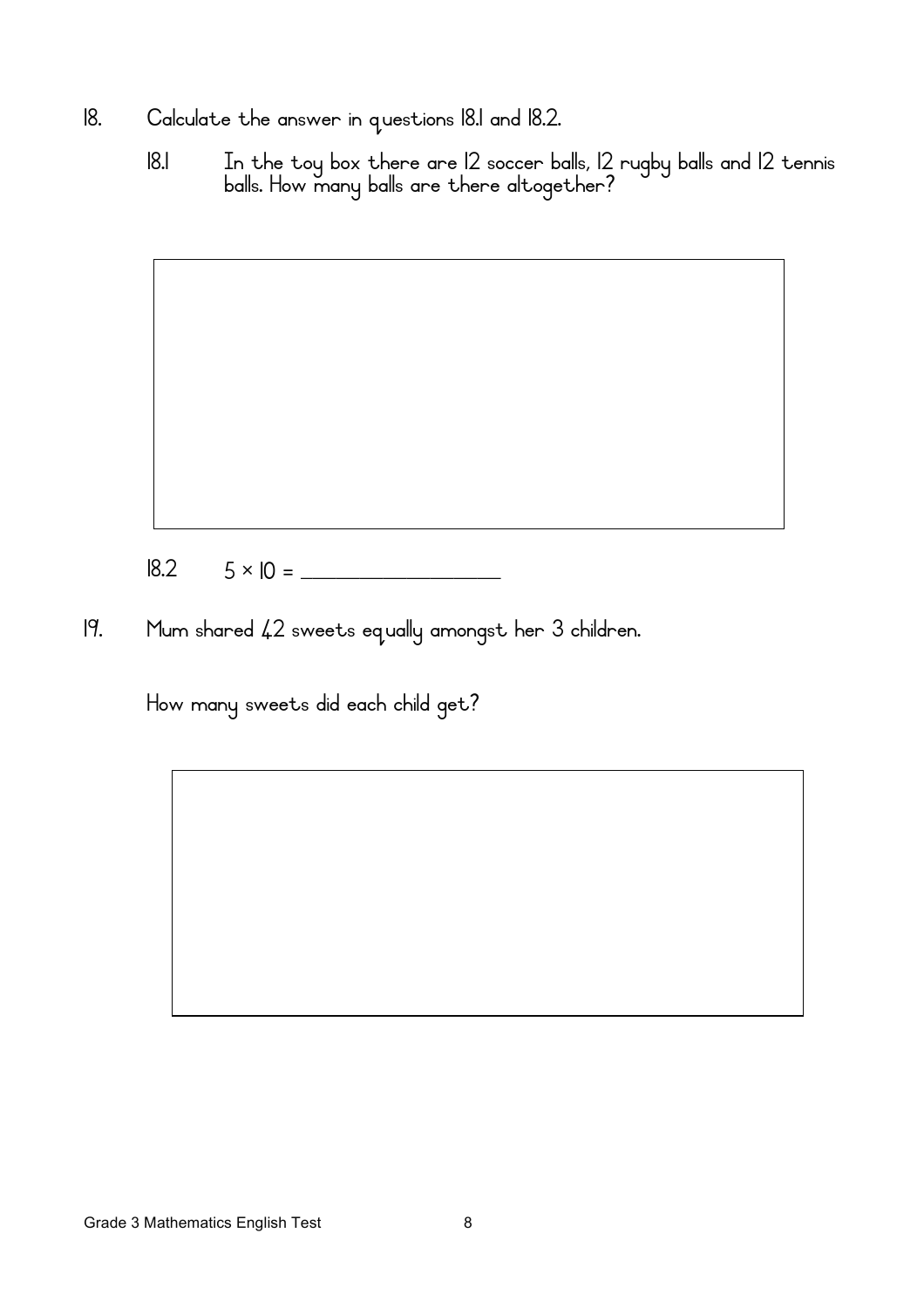20. Look at the picture and answer the questions below.



20.1 How many turns does Thato take from home to school?

 $\overline{\phantom{a}}$  , and the contract of  $\overline{\phantom{a}}$ 

\_\_\_\_\_\_\_\_\_\_\_\_\_

20.2 When Thato walks to school, will the tree be on his left or right?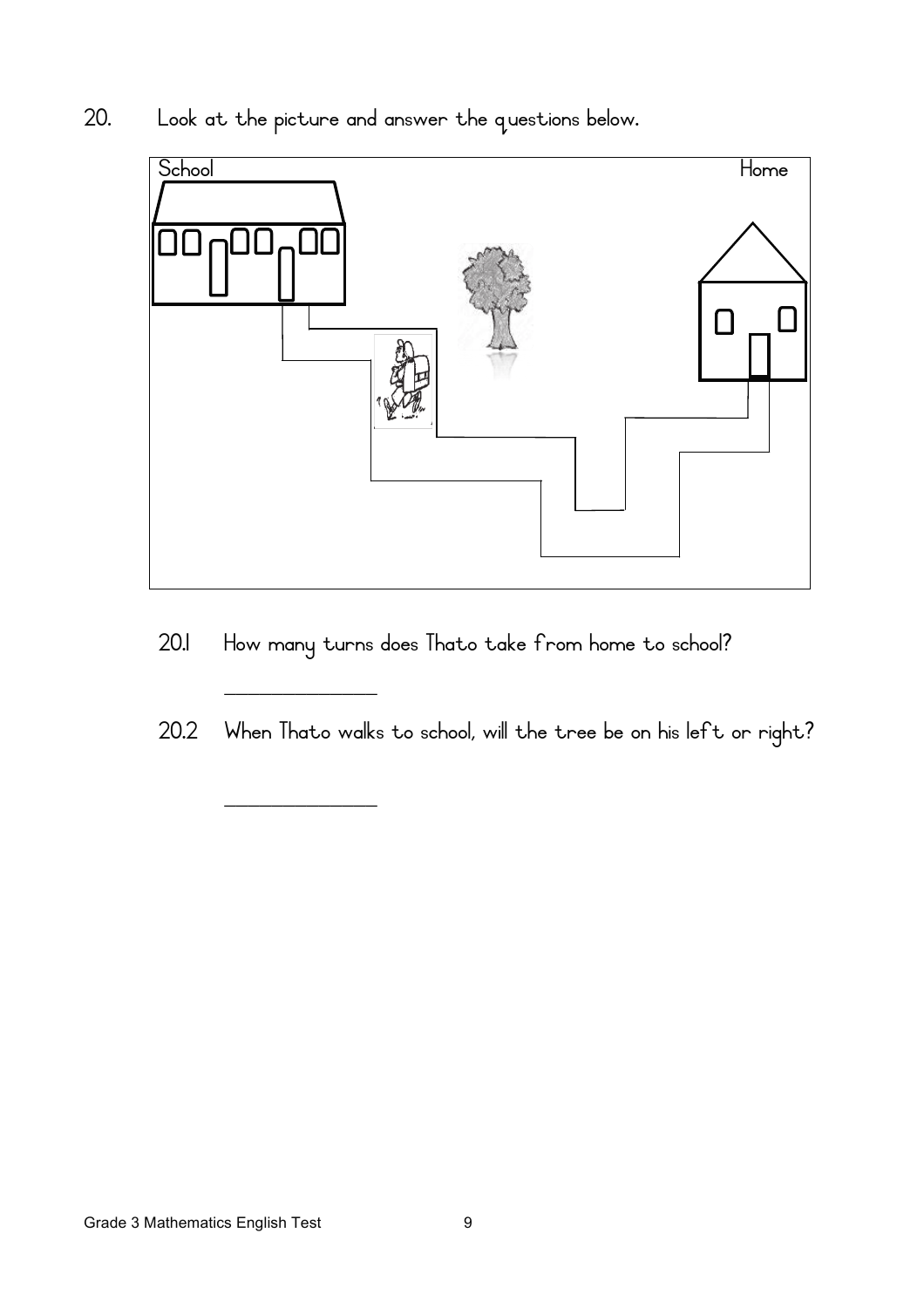21. Calculate 245 + 153 by using the 'adding-on' method.

22. Calculate 489 - 256 by using the 'breaking down' method.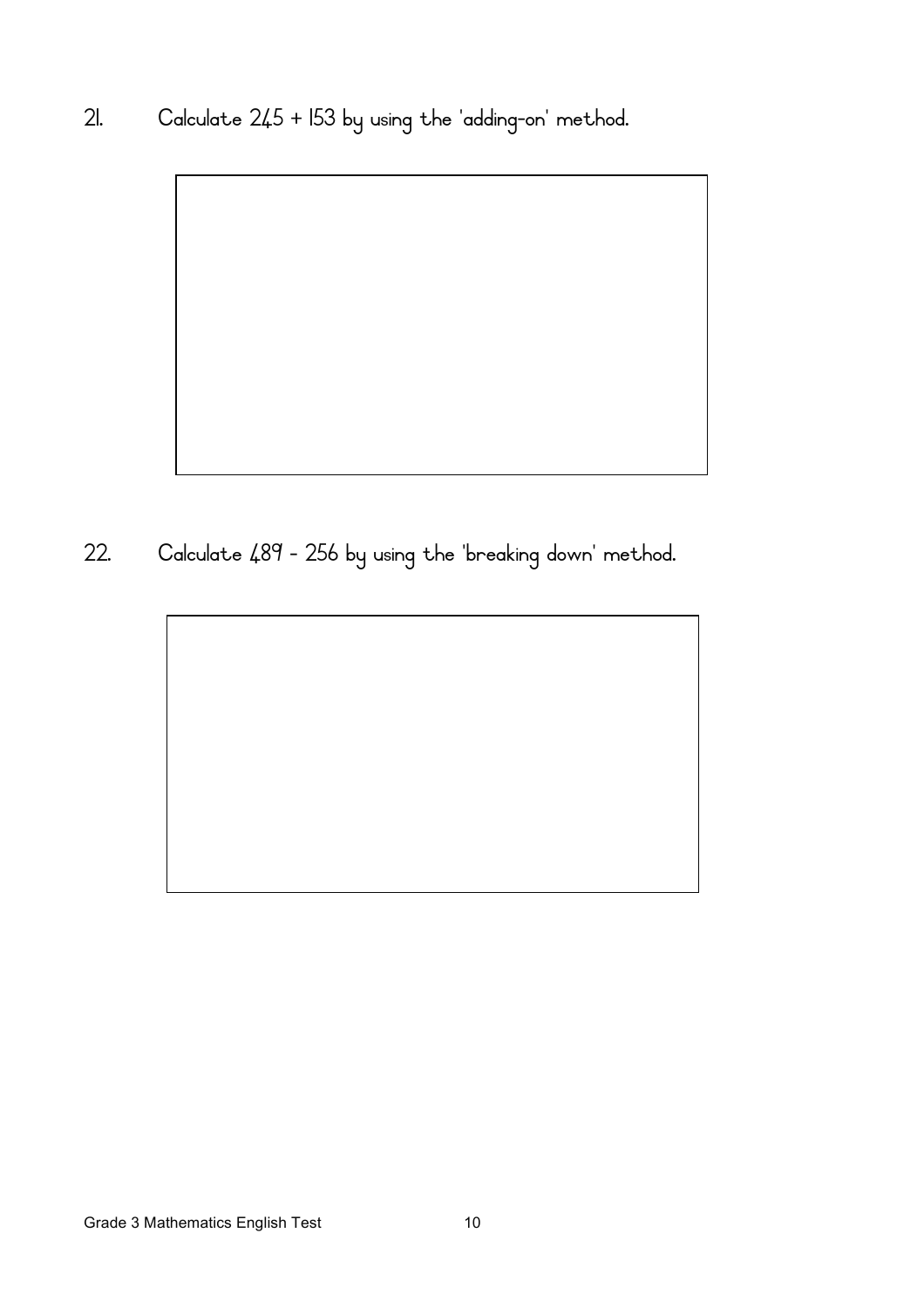23. Study the bar graph and answer the questions that follow.

| Learners' pets     |                |      |  |      |  |     |  |     |  |
|--------------------|----------------|------|--|------|--|-----|--|-----|--|
| Number of learners | $\frac{1}{4}$  |      |  |      |  |     |  |     |  |
|                    | 12             |      |  |      |  |     |  |     |  |
|                    | 0              |      |  |      |  |     |  |     |  |
|                    | 8              |      |  |      |  |     |  |     |  |
|                    | $\overline{6}$ |      |  |      |  |     |  |     |  |
|                    | $\frac{1}{2}$  |      |  |      |  |     |  |     |  |
|                    | $\overline{2}$ |      |  |      |  |     |  |     |  |
|                    | $\Omega$       | fish |  | bird |  | dog |  | cat |  |

23.1 Which is the most popular pet? \_\_\_\_\_\_\_\_\_\_\_\_\_\_\_\_\_\_\_\_\_\_\_

23.2 How many learners like dogs? \_\_\_\_\_\_\_\_\_\_\_\_\_\_\_\_\_\_\_\_\_\_\_\_\_\_\_\_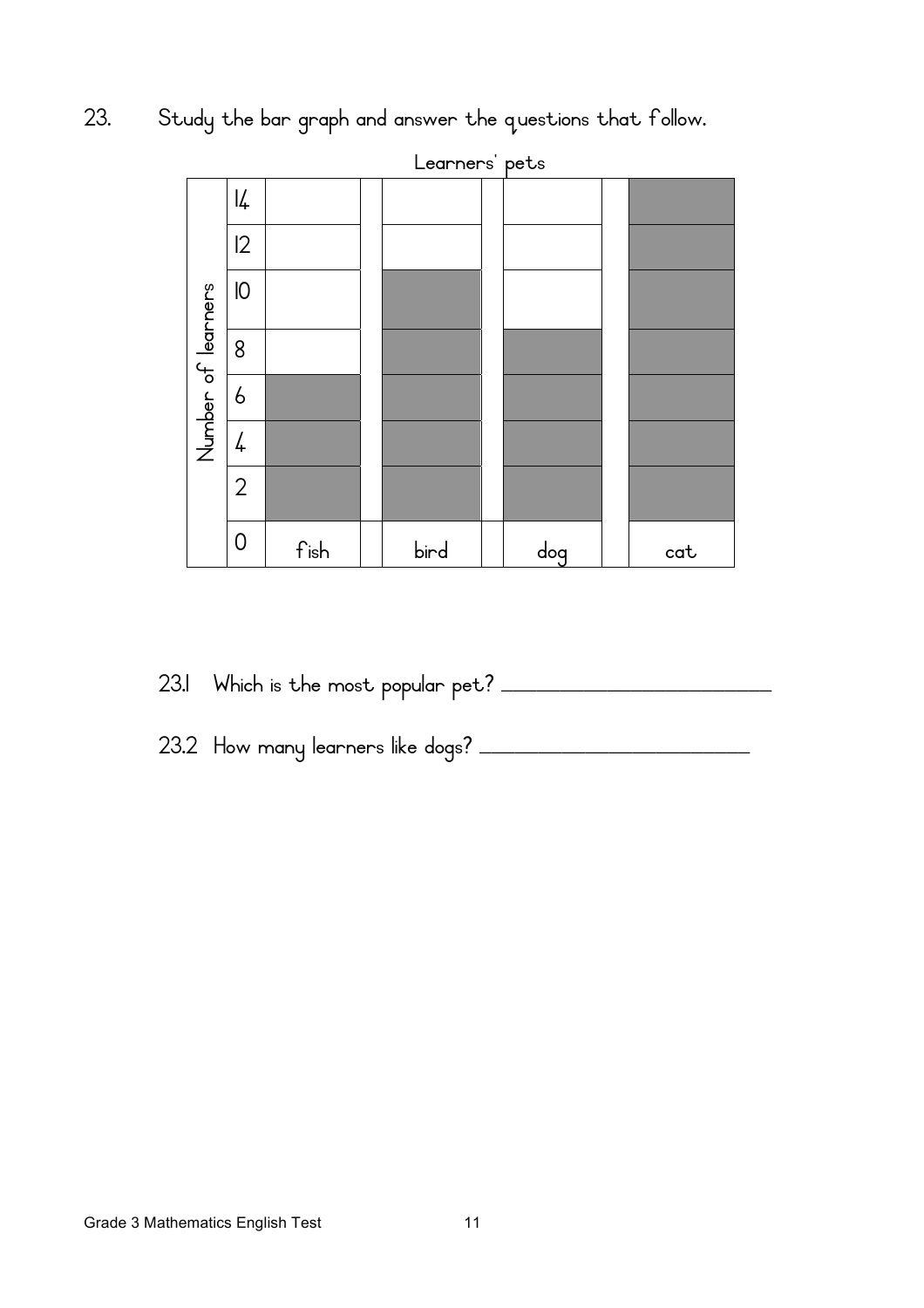24. Read the price list below and answer the questions that follow.



- 24.1 Which two musical instruments can you buy for exactly R38,50?
- 24.2 Jack buys a trumpet and pays with a R50 note. How much change will he get?

He will get R \_\_\_\_\_\_\_\_, \_\_\_\_\_\_\_\_\_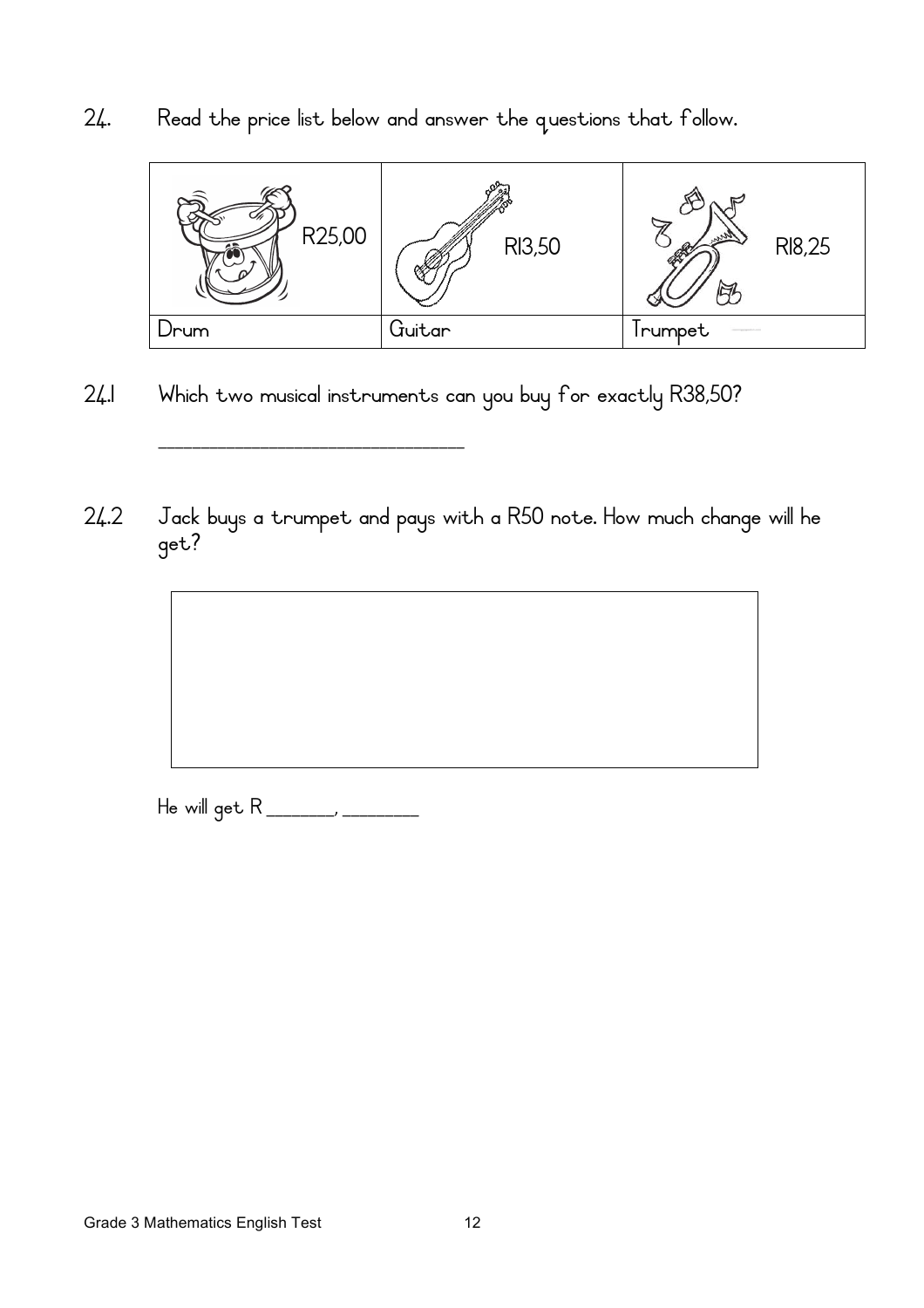25. Convert:

25.1 25.2 R3,50 = \_\_\_\_\_\_\_\_\_c  $200c = R$ <sub>\_\_\_\_</sub>, \_\_\_\_\_\_

26. Calculate 42 ÷ 2.





28. Draw jumps on the number line to show that  $25 + 25 = 50$ .

0 25 50 75 100 125 150 TOTAL: 40